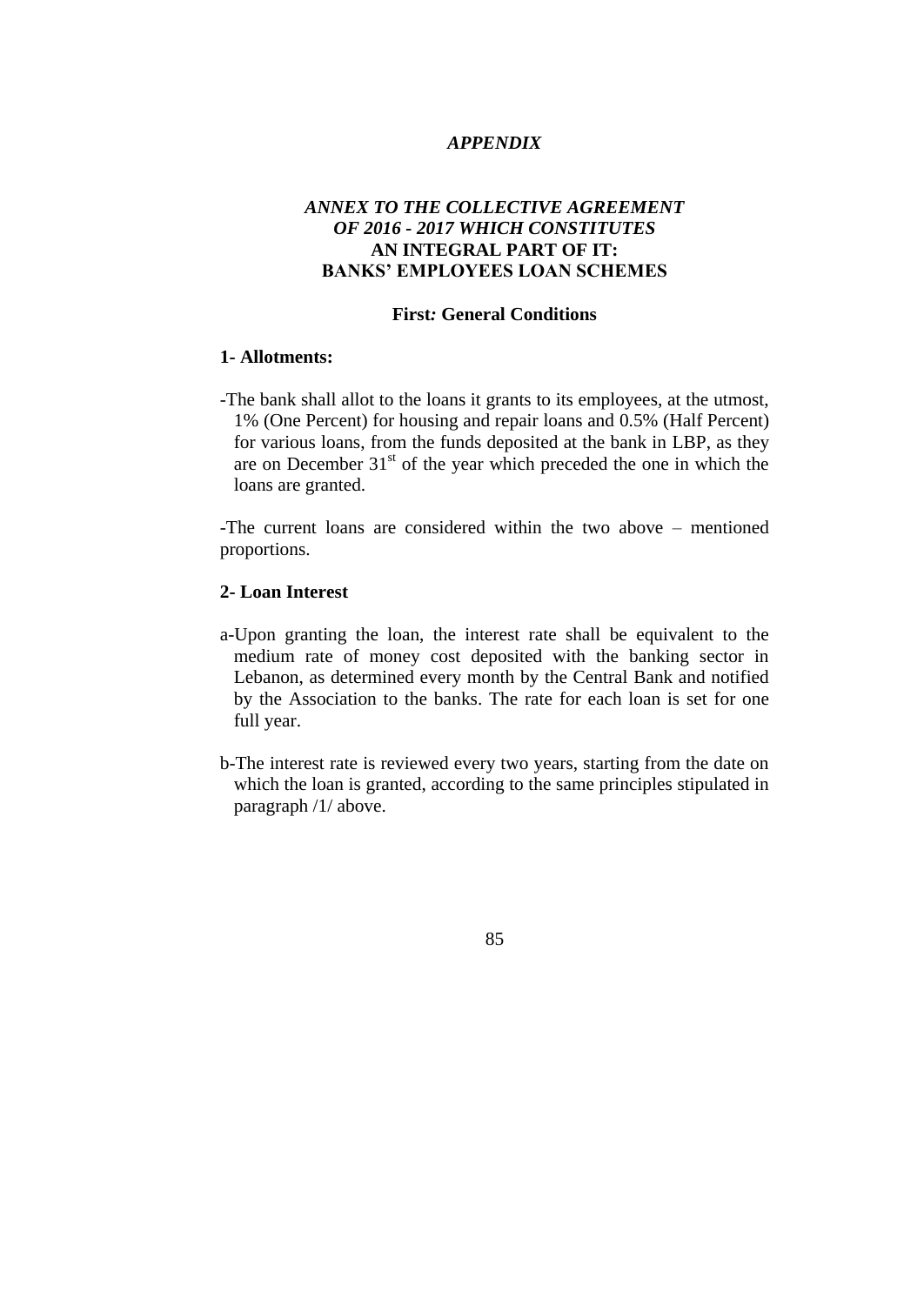## **Second: Housing Loans**

## **Article I - Allotments of Housing Loans to Banks' Employees**

- 1- Banks shall grant their employees Housing Loans within the allotments stipulated in paragraph /1/ of the "general conditions" above.
- 2- The two parties have concurred on considering the housing loans subject to the present scheme counted within any future loans which might be enforced in the future by the Lebanese Authorities for financing housing projects, provided they collaborate jointly to ensure this aim.
- 3- The housing loans for banks employees shall be subject to the rules and regulations stipulated in this scheme.

## **Article II - Conditions which should be fulfilled by loan applicant**

The loan applicant should fulfill the following conditions:

- 1-Should be Lebanese.
- 2-Should have completed at least two consecutive years in the service of the same bank on the date of the application while the remaining years of service until retirement should be sufficient to settle the loan.
- 3-The place of work of the applicant should be in the same province where he/she intends to buy or build a house. Employees working in Beirut Province and its suburbs are allowed to own or construct in Beirut or its suburbs to the extent of 25 km from its boundaries.
- 4-The applicant should not own, himself/herself nor any member of his/her family, i.e. husband, wife, children dwelling with him, a building or residence within an area not exceeding 25 km from his/her working location.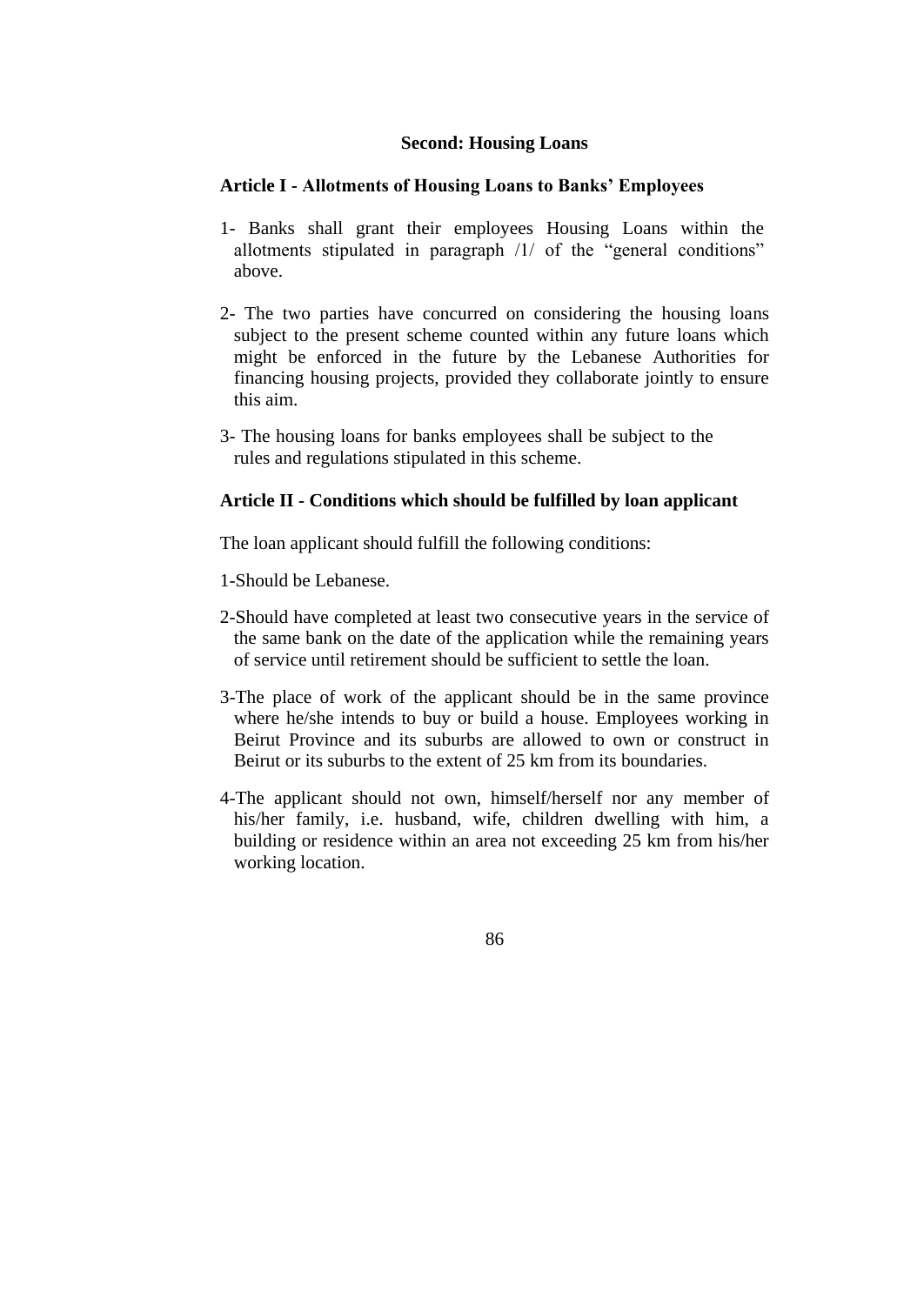- 5- He/She should not have had himself/herself or any member of his/her family mentioned in paragraph (4) above any previous housing loan from whichever source.
- 6- He/She shall undertake, in case of owning an unconstructed plot, to start building the residence within a maximum period of one year from the purchase date and shall finalize the building works in full within a period of another two years.
- 7- He/She shall undertake not to dispense with the unconstructed plot mentioned above and the residence and to refrain from placing any real right upon or taking any measure which reduces its value, before settlement of all the installments due.
- 8- He/She shall undertake to occupy the residence in principle himself/herself or with his/her dependents immediately upon purchase or on completion of construction during the whole period fixed for the settlement of the installments and shall undertake, under any circumstances, not to lease it until settlement of the whole installments.
- 9- He/She shall undertake to up-keep the premises throughout the period required for the settlement of the whole installments.
- 10- He/She shall undertake not to utilize the loan, whether in part or in full, for a purpose other than that for which it was originally granted.
- 11- He/She shall present all the certificates and documents which the bank requires from him/her, especially those which the bank requires from its clients when granting them loans against collateral securities.
- 12- He/She shall present to the bank the securities outlined in Article (8) of this scheme.
- 13- The bank has the right to supervise the execution of the residential project at any time it deems suitable to ensure that the debtor is adhering to the regulations proportion to the executed stages.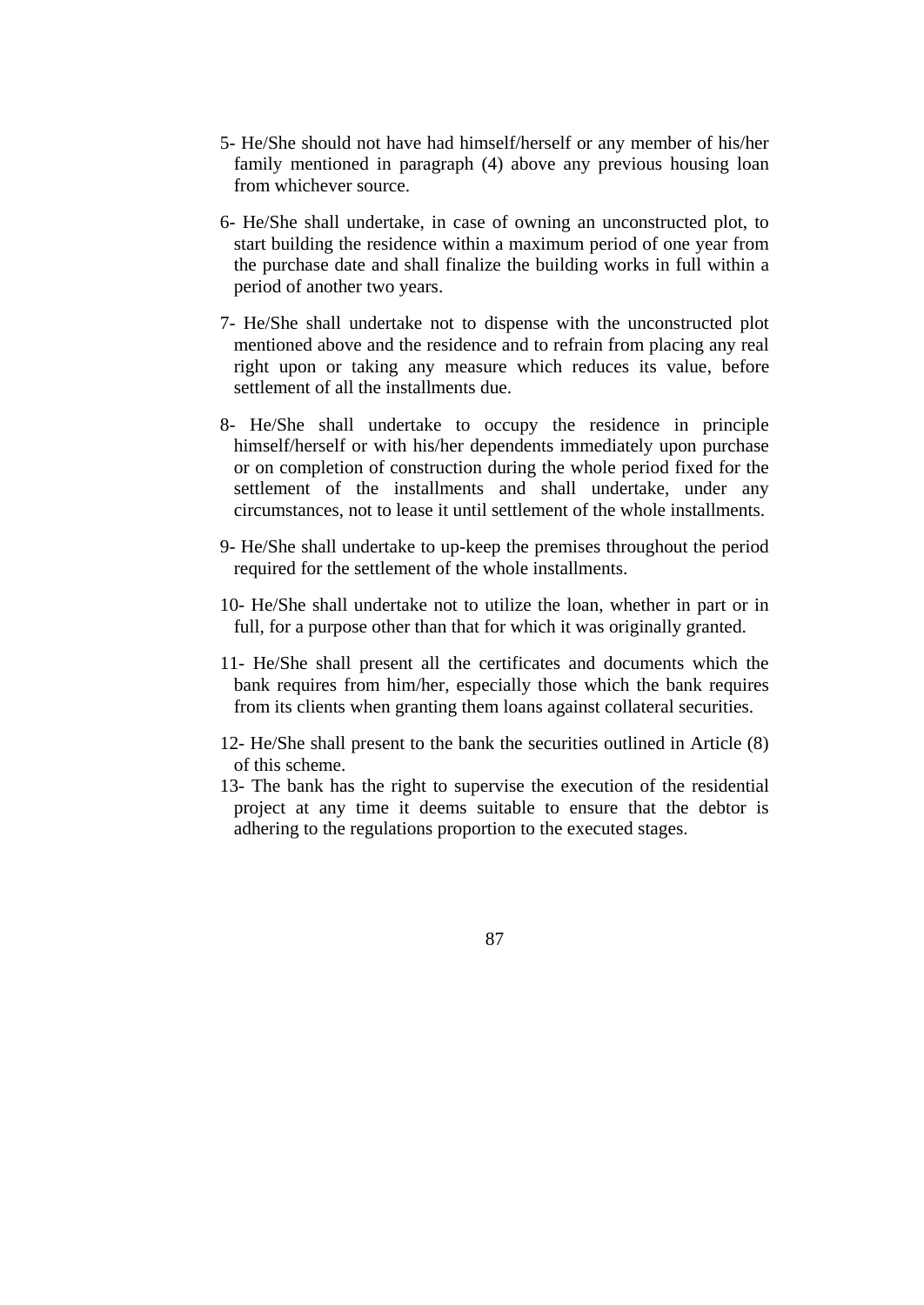#### **Article III - Priorities in granting loans**

The bank shall follow a priority administrative procedure in granting loans, taking into consideration especially the following factors:

- a- Seniority: Priority is given to the applicant employee according to his/her seniority in the bank in which he/she is working, provided the duration of work with the same bank shall not be less than two consecutive years in all circumstances.
- b- The loan applicant shall be married and supporting a family.
- c- He/She should have saved an amount of money which enables him/her to participate in the execution of the project for acquiring a residence. In this case, he/she should have, at the time of applying for the loan, at least 10% (Ten percent) of the price of the residence he/she intends to buy or build. Also, should the loan be for building, the plot must be wholly and solely owned by the applicant or his wife/her husband.

#### **Article IV - Loan Amount**

- 1- The loan amount should not exceed 90% (Ninety percent) of the residence cost or price.
- 2- For the purpose of fixing the amount of the loan, the monthly installments, which the applicant has to pay, principal and interest, shall be taken into consideration, in a way whereby the amount of a single installment shall not exceed the third of the monthly income of the applicant at the date of granting the loan. It is meant by monthly income, the basic salary, added to it H.C.L. and the family allowance. The additional months' income shall also be accounted for proportionately.
- 3- In all circumstances, the loan amount shall not exceed in principal, excluding the interest, an amount of LBP. 75.000.000. – (Leb. Pounds Seventy Five Million only) as a maximum.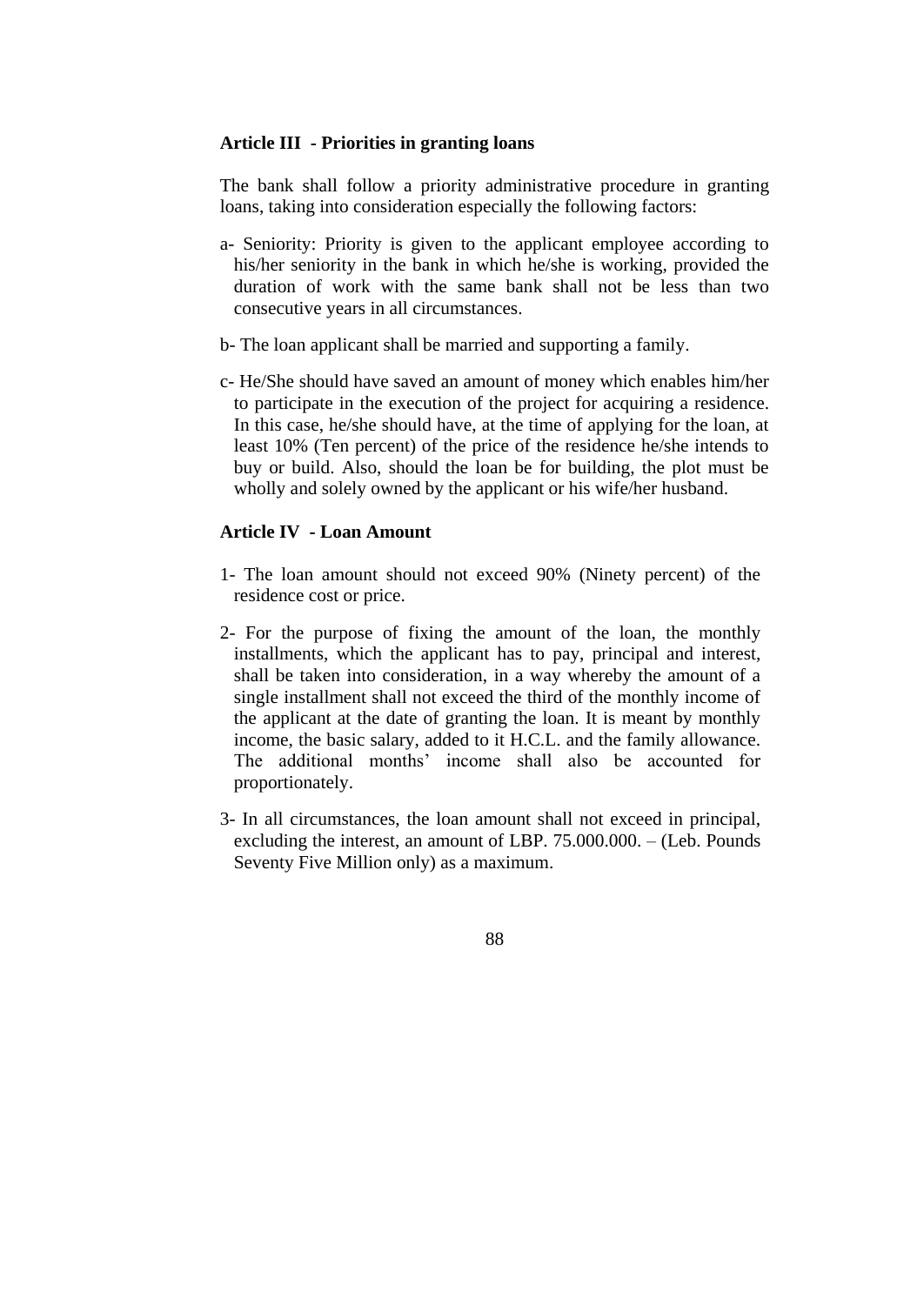### **Article V - Loan Interest**

The interest on the loans shall be calculated according to paragraph /2/ of the "general conditions" above.

## **Article VI - Loan Duration**

- 1- The minimum duration of housing loans settlement is fixed for two years, and the maximum duration for twenty years. The period will commence from the date of acquiring the whole loan.
- 2- In all circumstances, the duration of the loan should not exceed the remaining number of years of service left for the borrower until attaining the legal retirement age stipulated in the Article 30 of the Collective Labor Agreement.
- 3- The loan duration as fixed on the date it was granted, may be shortened when the amendments to the installments referred to the Article (7), paragraph (4 c) of this scheme lead to an early settlement of the whole loan.

## **Article VII - Installments and Settlement**

- 1- The loan shall be settled through the payment of monthly equal installments.
- 2- Each bank shall follow its own private way to ensure the borrower's commitment to pay the monthly installments due on him/her (Signing bills or letter of undertaking, etc.).
- 3- Settlement of the first installment shall commence after the elapse of one whole year from the date of acquiring the whole loan.
- 4- The monthly installment shall be fixed as follows: a)The installment shall cover the principal and interest.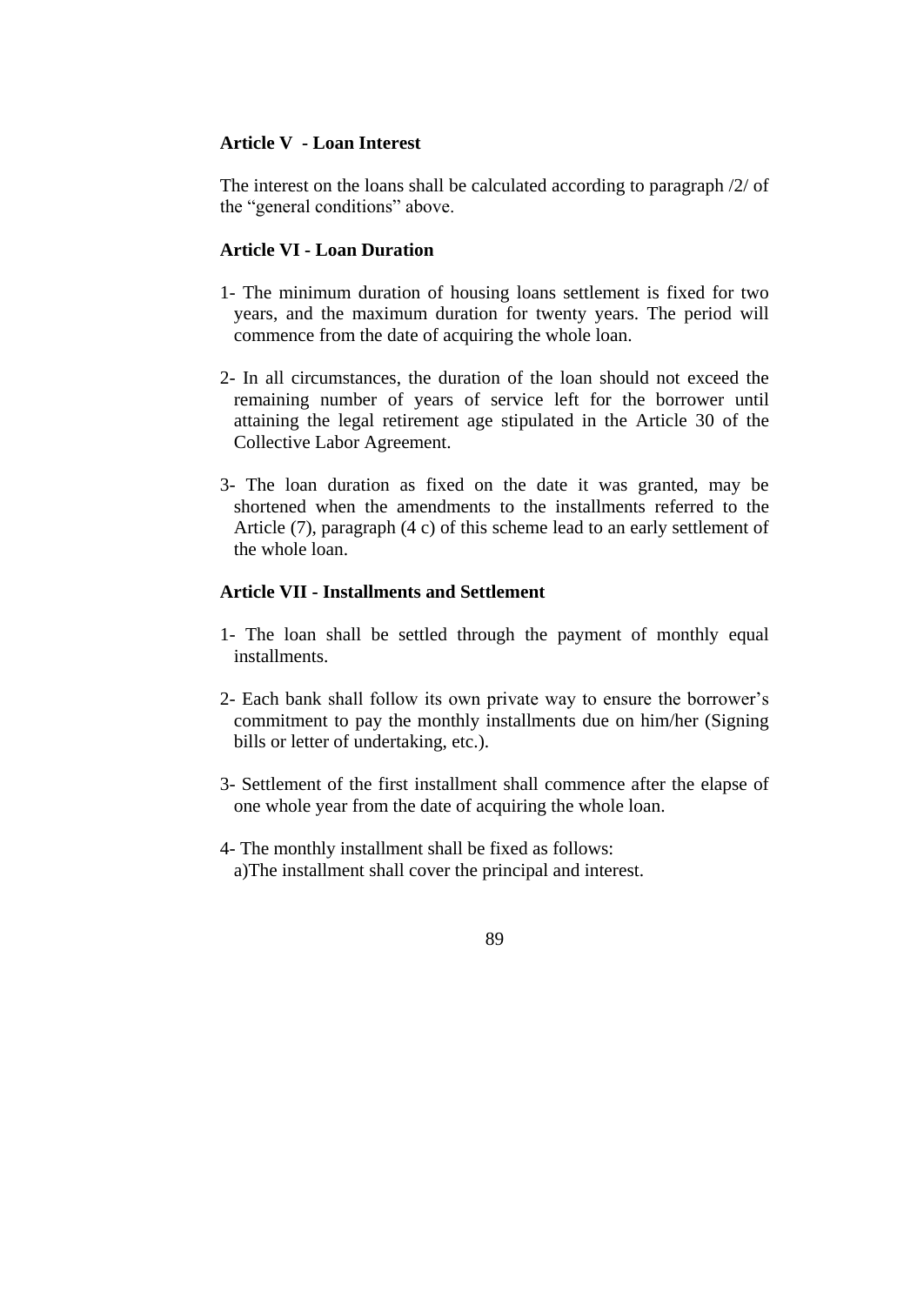- b) The monthly installment shall be one third of the borrower's monthly income, as outlined in Paragraph (2) of Article (4) of this scheme.
- c) The monthly installment shall be amended once a year after receiving the annual increment and H.C.L. making the installment within the third of the monthly income in the first five years and shall be reduced to 25% (Twenty Five Percent) of the income for the following five years, and to 20% (Twenty Percent) for the balance of the loan provided that any amendment to the installment shall not lead to an amount lesser than the previous installment.

5- In case the borrower does not pay three successive installments, for whatever reason, all the remaining installments shall fall due immediately without a need to send a warning or any other action.

6- The loan or its balance shall fall due immediately in case the borrower breaks any of the conditions agreed upon, especially if it is discovered that he/she has presented false certificates or documents or if he/she has not started executing the residential project, or if execution is not completed within the prescribed periods or if he/she utilizes the loan in part or in full for a purpose other than that for which it was granted, or if he/she sells the residence, object of the guarantee.

7- If the borrower repels any of the loan conditions, the bank has the right to sell the residence, on the borrower's responsibility and expense, charging him/her with all interests, fees, expenses and remunerations of any nature.

8- The borrower has the right to settle the whole balance of the loan or any part of it before maturity.

9- If the borrower resigns from the bank where he/she works for any reason, he/she must settle the whole balance of the loan immediately.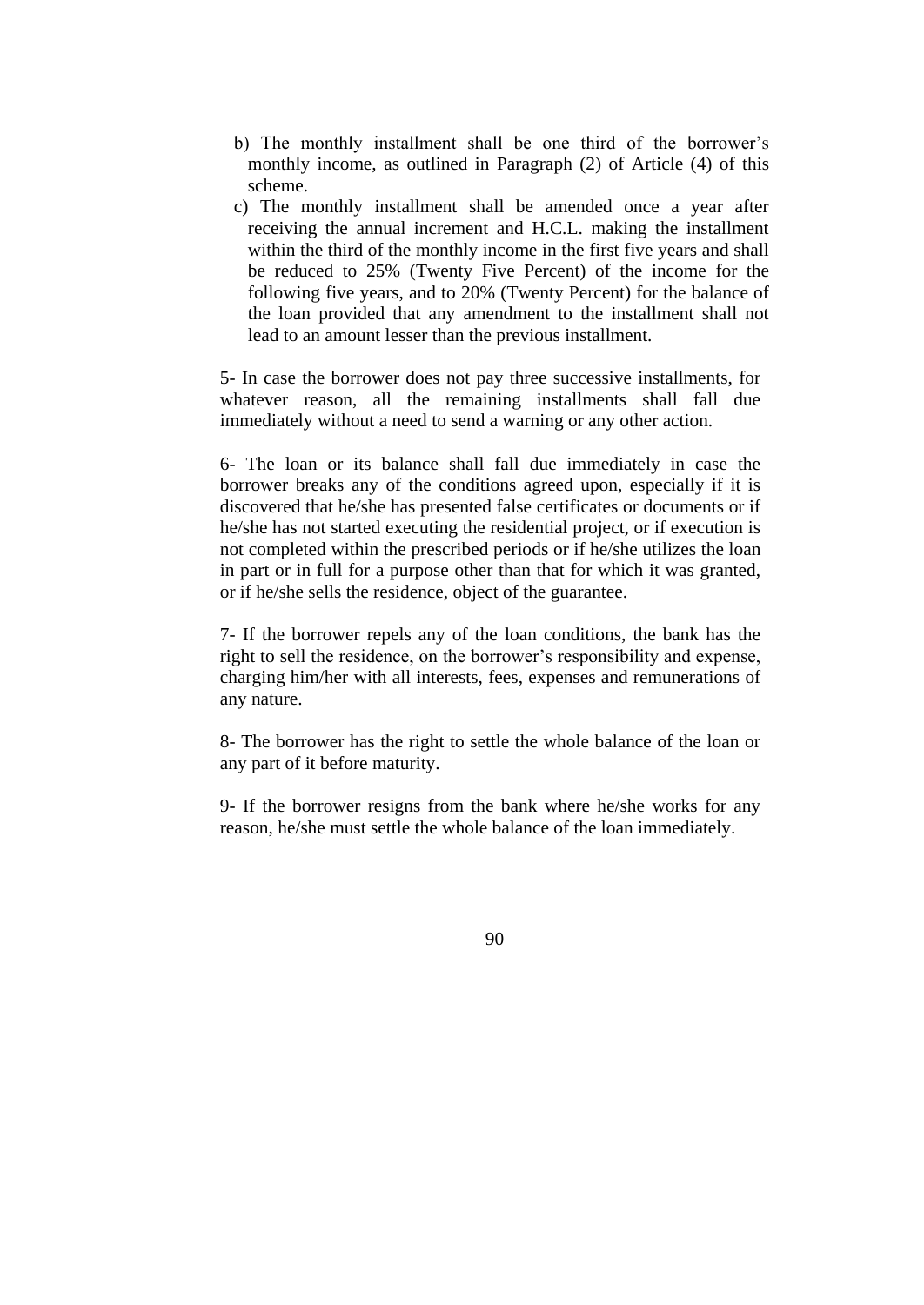10- If the loan or what remains of it falls due for what ever reason mentioned in Paragraphs (5, 6, 7, 9) above, then the prime lending rate fixed by the Banks Association, or the one implemented by the banks shall apply on the balance of the loan until final settlement.

## **Article VIII - Securities**

1- Every borrower must provide the bank with the following securities:

- a) First Legal Mortgage of the residence or plot in favor of the bank as a collateral to the principal, interest and the expenses together with an undertaking not to placing any other legal right on the plot.
- b) Foregoing on the part of his/her income equivalent to the monthly installment which he/she has to settle.
- c) Life insurance policy in favor of the bank covering the whole loan, principal and interest in case of death or incapacity. This policy may be reduced year after year relatively to the settled installments.
- d) Insurance policy in favor of the bank covering the construction for the amount of the loan and interest. This policy may be reduced year after year relatively to the settled installments.

2- The cost of the securities subject of this article, together with the costs of the required certificates and documents is on the borrower's expense.

## **Article IX - Loans for the improvement or repairs of an existing residence**

The loans granted for the improvement or repairs of an existing residence shall be governed by the following rules, conditions and procedures:

1- The maximum loan amount: The loan amount shall not exceed LBP. 15.000.000. – (Fifteen Million Lebanese Pounds). Upon setting the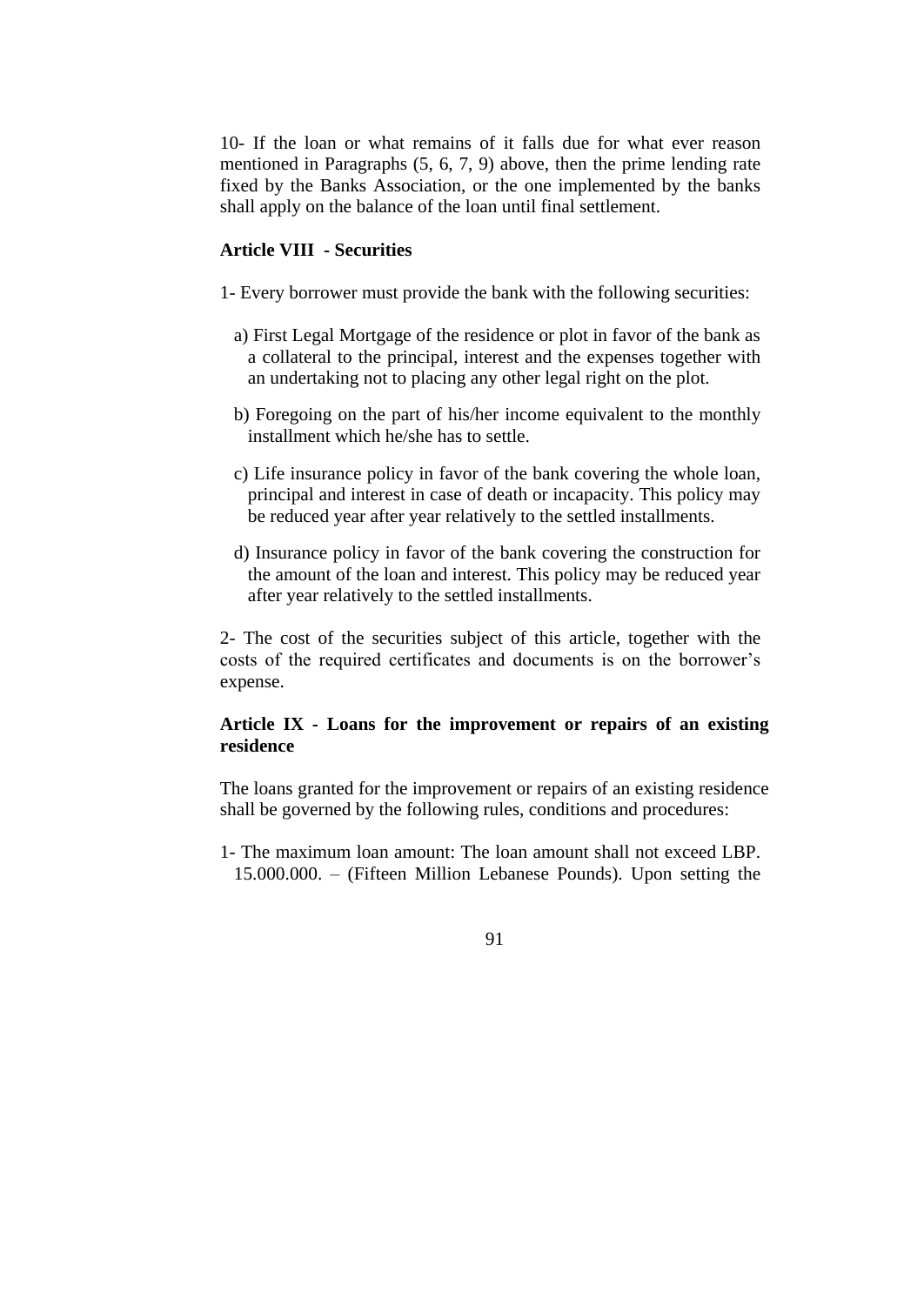monthly installments, the borrower should pay as a principal and interest, the amount of one installment – including the other loans the borrower has benefited from – shall not exceed one third of the monthly income of the borrower, on the date the loan is granted, plus the H.C.L., the family allowances, and the additional months income.

- 2- The maximum loan duration: The maximum duration for the loan is ten years.
- 3- The improvement and repairs loans are granted within the one percent mentioned in paragraph /1/ of the "general conditions" of the banks employees housing loan scheme annexed to the present contract and lie within any loan the Lebanese Authorities will impose in the future for the same purpose.
- 4- The loan applicant should fulfill the following conditions:
	- a- Should be Lebanese.
	- b- Should have completed at least two consecutive years at the service of the same bank on the date of the application while the remaining years of service until retirement should be sufficient to settle the loan.
	- c- The place of work of the applicant should be in the same province where the residence, object of the repair loan, is located. Beirut and its suburbs to the extent of 25 km to the place of work are considered as one province.
	- d- The applicant shall undertake to occupy the residence in principle himself/herself or with his/her dependents and to up-keep the premises throughout the duration of the loan.
	- e- He/She shall undertake not to utilize the loan, whether in part or in full, for a purpose other than that for which it was originally granted. The bank has the right to supervise the execution of the residential project at any time and in any way it deems suitable.
	- f- He/She shall present all the certificates and documents which the bank requires from him/her.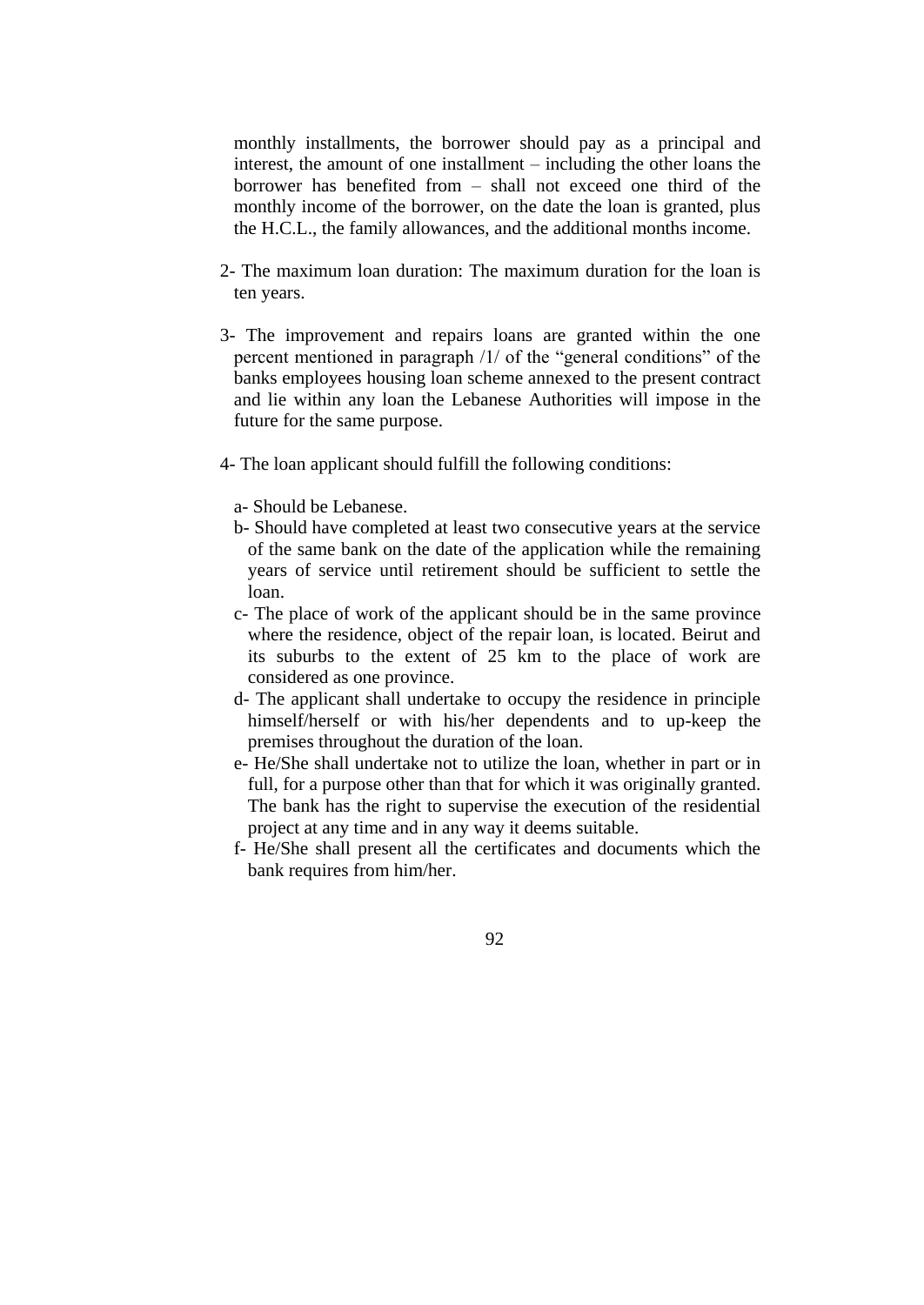- g- He/She shall provide the bank with the following securities:
	- -Foregoing on the part of his/her income equivalent to the monthly installment which he/she has to settle.
	- -Foregoing on his/her end of service or discharge indemnity until the settlement of the installments, due according to the proportion allowed legally.
	- -Life insurance policy in favor of the bank covering the whole loan, principal and interest, in case of death or incapacity. This policy may be reduced year after year relatively to the settled installments.
- 5-Loan priority: The improvement and repairs loans are subject to the priorities scheme (Article 3, except for paragraph  $\langle c \rangle$ ) in force in the housing loans.
- 6-Loan interest: The interest rate on loans is calculated according to paragraph /2/ of the "general conditions" above.
- 7-Installments and settlement: The settlement of the loan is subject to Article 7 of the housing loans scheme.

Paragraphs /6/ and /7/ of the mentioned article are cancelled and replaced by the following text:

"The loan or its balance shall fall due immediately in case the borrower breaks any of the conditions agreed upon, especially if it is discovered that he/she has presented false certificates or documents or if he/she utilizes the loan in part or in full for a purpose other than that for which it was granted."

## **Third: University Loans**

## **Article X**

Banks grant their employees specialized loans to cover the expenses of their children's education (university fees), in private universities in Lebanon and abroad: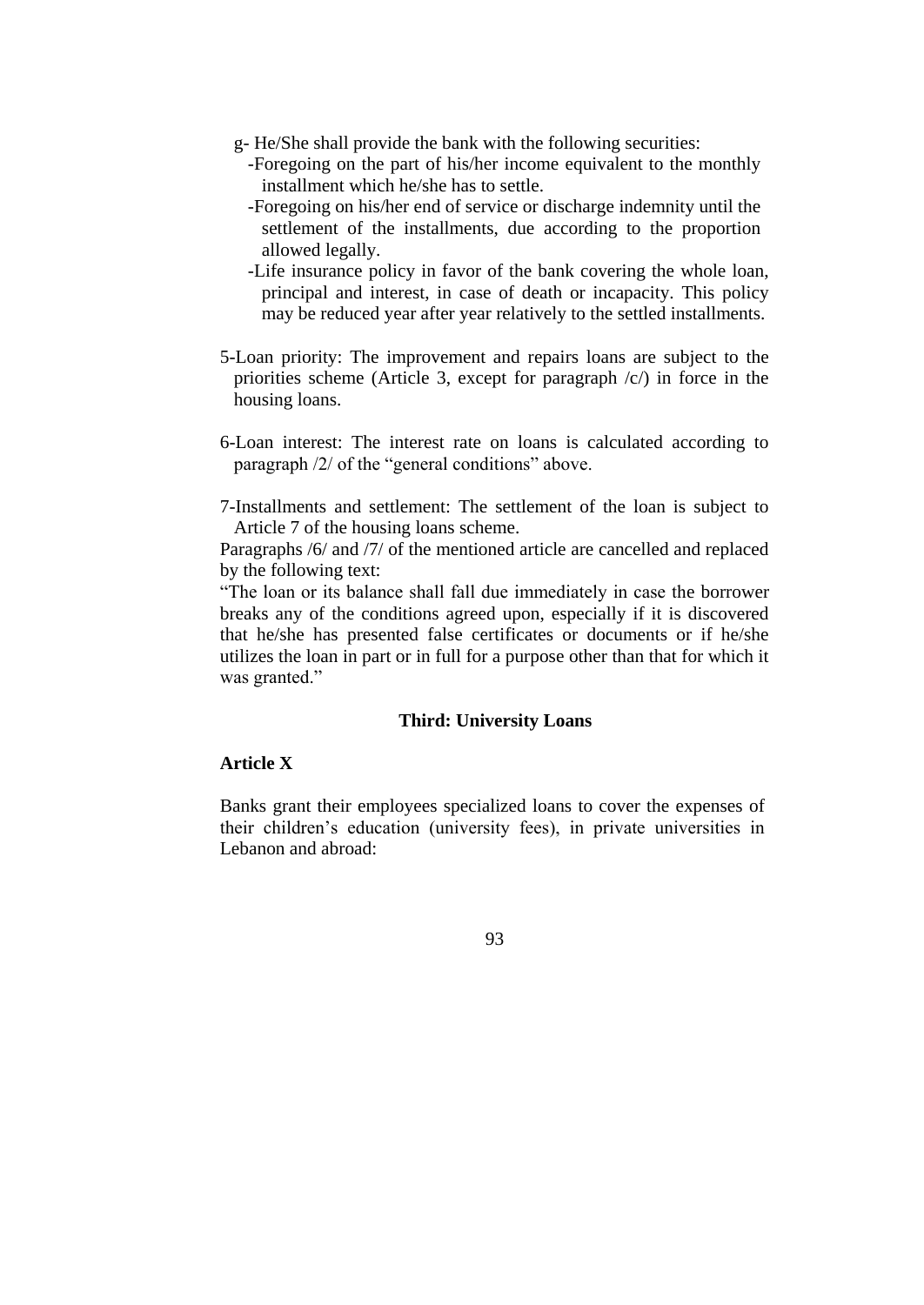- A- The objective of the loan is to cover the university fees of the employee's children
- B- It is up to the bank management to examine the loan demand and take the adequate decision in this matter.
- C- The employee, with two consecutive years at least at the service of the bank, can benefit from this loan, provided that the remaining duration till the end of his/her service is not below the duration of the loan resettlement.
- D- The management sets the amount of the loan, provided that this global amount does not exceed the equivalent of 50% of the amount of university fees to be settled for one child.
- E- The loan is reimbursed in six monthly installments, provided that half of the employee's salary is free and not subject to seizure.
- F- The interest applied to the loan is that stipulated in paragraph 2 (A) of the system of loans to banks employees (first: general provisions).

#### **Fourth: Various loans**

#### **Article XI:**

The banks grant their employees loans to fulfill their different needs, within the allotments set in paragraph /1/ of the "general conditions" above and according to the following conditions:

- a-The objective of the loan is to fulfill the basic and necessary needs of the loan applicant.
- b-The Management is entitled to examine the loan application and take the adequate decision in this regard.
- c-The employee should have completed at least three consecutive years in the service of the same bank while the remaining years of service until retirement should be three years at least.